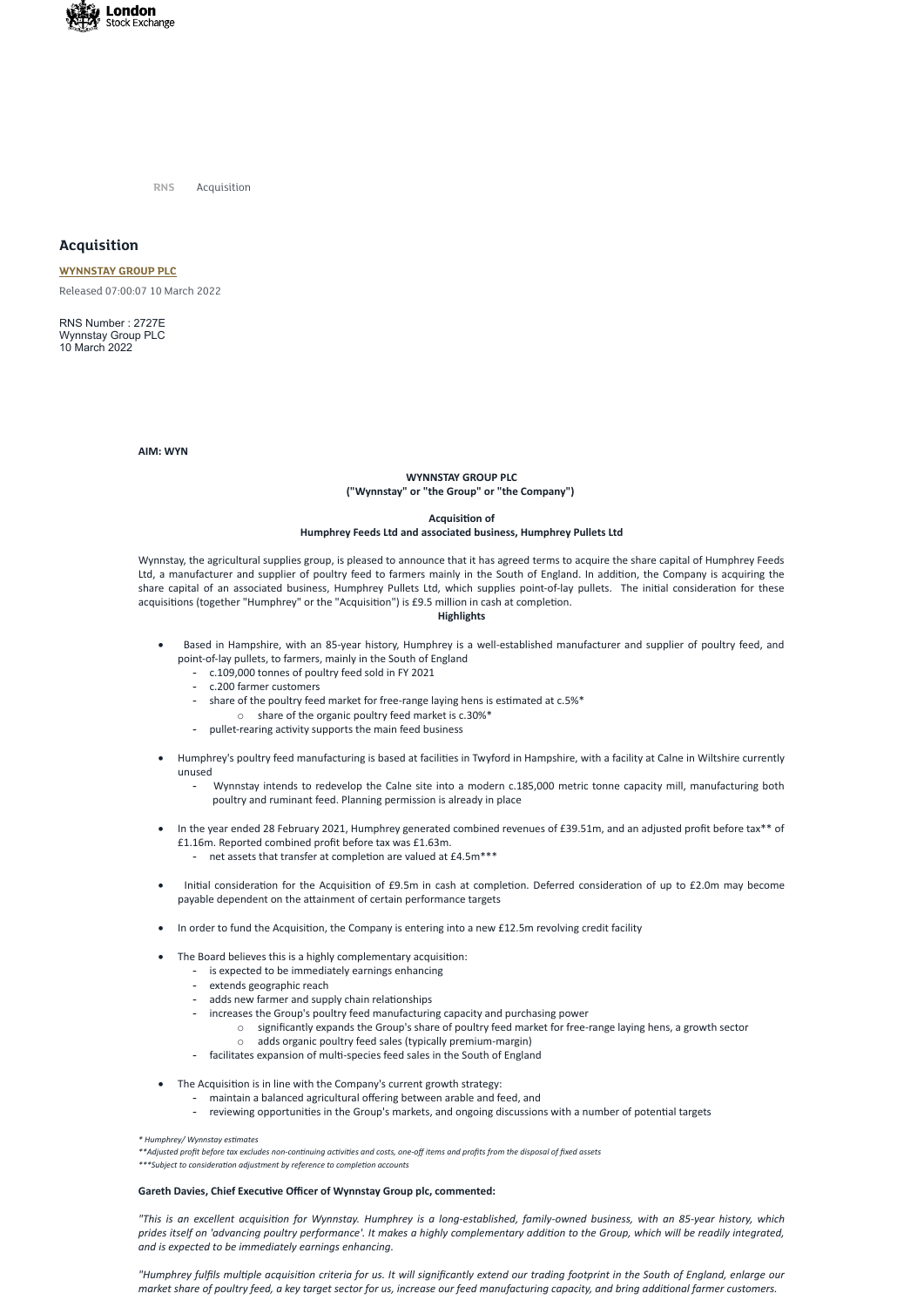*"Looking further out, with the redevelopment of the Calne manufacturing facility into a ruminant as well as poultry mill, there is scope to drive additional significant long-term trading benefits."*

## **Enquiries:**

| Wynnstay Group plc               | Gareth Davies, Chief Executive<br>Paul Roberts, Finance Director | T: 01691 827 142 |
|----------------------------------|------------------------------------------------------------------|------------------|
| <b>KTZ Communications</b>        | Katie Tzouliadis / Dan Mahoney                                   | T: 020 3178 6378 |
| Shore Capital (Nomad and Broker) | Stephane Auton / Patrick Castle /<br>John More                   | T: 020 7408 4090 |

## **The Acquisition**

Based in Hampshire, the principal activity of Humphrey Feeds Ltd and Humphrey Pullets Ltd (together "Humphrey" or "the Acquisition") respectively is the manufacture and supply of poultry feed to farmers, predominantly in the South of England, and the supply of point-oflay pullets. Humphrey is well-established and it is part of a family-owned enterprise. Its current activities commenced in 1966, but it has an 85-year history.

Humphrey manufactures poultry feed from its leasehold mill in Twyford, in Hampshire, and in the last financial year, feed sales totaled 109,000 metric tonnes. In feed manufacturing, Humphrey follows and is audited against the Universal Feed Assurance Scheme ("UFAS"), an internationally recognised standard. Humphrey owns a second, freehold manufacturing facility in Calne, in Wiltshire, which is not currently utilised. Wynnstay plans to redevelop this facility and to transfer production from Twyford to Calne in the future. In addition to manufacturing conventional poultry feed, Humphrey manufactures organic poultry feed. For its organic poultry feed manufacture, it is certified by Organic Farmers and Growers ("OF&G"), and Humphrey also works with Organic UK (The Organic Trade Board), an independent non-profit membership organization.

\*\* Adjusted profit before tax excludes non-continuing activities and costs, one-off items and profits from the disposal of fixed assets *\*\*\*Subject to consideration adjustment by reference to completion accounts*

Humphrey supplies a customer base of approximately 200 farmers, mainly in the South of England, including the South-west, but also in the Midlands and Wales. Humphrey's estimated share of the poultry feed market for free-range laying hens is c.5%\*, and its share of the organic poultry feed market is c.30%\*.

Humphrey's feed business is supported by its pullet-rearing activity. In the current financial year, the unit is budgeted to rear c.1.1m pullets. These are typically sold when the pullets reach 16 weeks old, i.e. around the egg-laying stage. The pullet rearing activity currently accounts for c.7% of Humphrey's poultry feed sales.

The management team of Humphrey is expected to join Wynnstay at completion.

### *\*Humphrey/Wynnstay estimates*

### **Financial Information**

In the year ended 28 February 2021, Humphrey generated combined revenues of £39.51 million (2020: £40.61 million) and an adjusted profit before tax\*\* of £1.16 million (2020: £0.97 million). The reported combined profit before tax for the financial year was £1.63 million (2020: £1.01 million). Net assets that transfer at completion are valued at £4.5 million\*\*\*. Feed volumes sold in 2021 totalled 109,430 metric tonnes (2020: 116, 704 metric tonnes).

### **Rationale for the Acquisition**

Wynnstay has a twin-track strategy of combining organic growth with carefully selected acquisitions, and an established record of identifying, negotiating and integrating acquisitions. The Board believes that the acquisition of Humphrey is highly attractive, offering significant benefits, and wholly aligns with its growth strategy. It is expected to be readily integrated and immediately earnings enhancing. The sale of Humphrey reflects succession planning on the part of the vendors and their focus on other areas of activities, particularly property.

A brief summary of the rationale for the Acquisition is as follows:

- expected to be immediately earnings enhancing
- extends the Group's geographic reach
- adds new farmer and supply chain relationships
- increases the Group's poultry feed manufacturing capacity and purchasing power
	- $\circ$  significantly expands Group's share of the free-range feed market for laying hens, a growth sector o adds organic poultry feed sales (typically premium-margin)
- facilitates expansion of multi-species feed sales in the South of England

The acquisition of Humphrey will mark a significant step in building Wynnstay's presence in the South of England, including in the South West. At completion, a base of c.200 existing Humphrey farmer customers will be added, and following the integration of the Humphrey operations into the Group, the Board believes that there will be significant opportunities to increase this customer base further and to cross-sell other Wynnstay products and services. Wynnstay will also benefit from the expertise of Humphrey management and staff, who will join the Group at completion, Humphrey's supply chain relationships, and from an anticipated increase in purchasing power.

Poultry feed, in particular for free-range laying hens, is a specifically targeted growth area for the Group. Poultry feed demand is typically consistent throughout the year, and UK free-range egg production is growing. Major supermarkets have committed to end the sale of colony eggs by 2025, replacing colony eggs with free-range and barn eggs. The Company estimates that the addition of Humphrey will take its share of the poultry feed market for free-range laying hens to c.11% from c.6%. The Group's target market share is c.15+%. The addition of organic poultry feed, considered to be a premium-margin market, will also expand Wynnstay's existing feed offering. Organic poultry feed constituted c.30% of Humphrey's feed volumes in its last financial year.

Currently Humphrey's manufacturing mill at Calne in Wiltshire is mothballed, and Wynnstay proposes to redevelop it into a modern facility, capable of manufacturing c.185,000 metric tonnes of feed, and to secure organic certification. Wynnstay intends to diversify production so that the mill manufactures ruminant feed as well as poultry feed. The Company also plans to transfer feed production at Twyford to Calne in the future.

The Board expects the redevelopment of the Calne facility to open up significant opportunities to develop multi-species feed sales in the region. It will also enable Wynnstay to transfer some production from the Group's manufacturing plants at Llansantffraid and Carmarthen